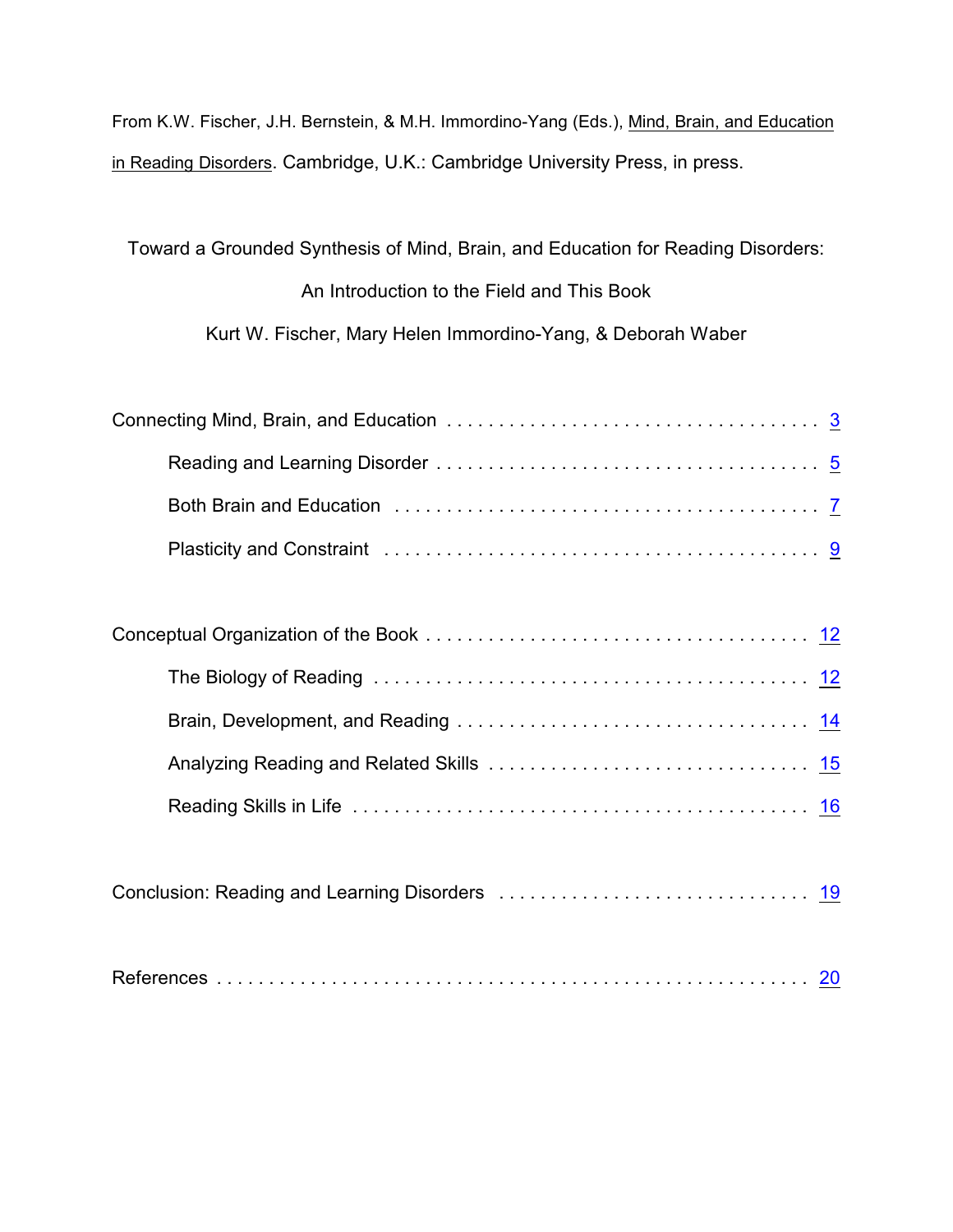This is a new era in the fields of education, neuroscience, and cognitive science – a time to bring together mind, brain, and education. The advent of powerful new in vivo brain imaging technologies, the power of the burgeoning discoveries in genetics, and the general excitement in society about biology make possible a new alliance relating biology, cognition, and education (Educational Leadership, 1998). Hidden brain and genetic processes are becoming increasingly visible (Gage, 2003; Lyon & Rumsey, 1996; Thatcher, Lyon, Rumsey, & Krasnegor, 1996), and in a few tantalizing cases, researchers and educators can even begin to observe the functional neuropsychological effects of educational interventions. It is an exciting time! This book is designed to promote the dialogue that is essential to creating the best integration of biology, cognitive science, and education.

The burgeoning new knowledge and the focus of society on biology lead to expectations that sometimes upset the balance between scientific knowledge and meaningful use in practice, raising numerous new ethical and educational issues (Battro, 2000; Bruer, 1997; Bruer, 1999; Scientific American, 2003). The best research and the best educational practice require a two-way interaction between the scientific research and the knowledge of educators working to help children learn. Research in neuroscience and genetics, for instance, gains new significance and controversy as educators and clinicians work to translate it into practice, dealing with the strengths and weaknesses of real children learning in schools. This translation to practice should, in turn, filter back down to shape new scientific questions. In this era of translation across disciplines, no longer can neuroscience and cognitive science research remain in the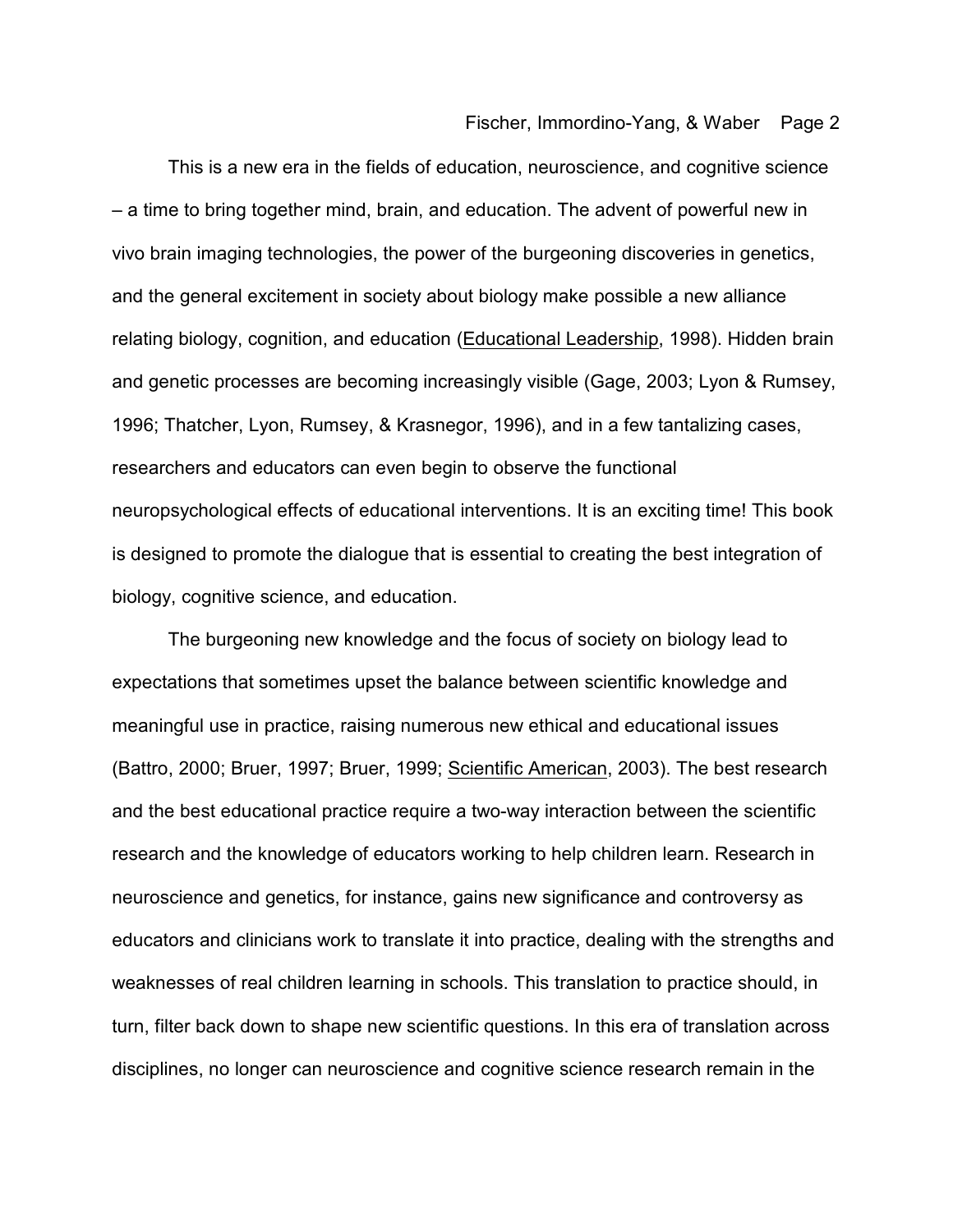ivory tower, and no longer can educational practice escape scientific scrutiny (Shonkoff & Phillips, 2000; Snow, Burns, & Griffin, 1998). Each discipline has so much to learn from the other!

# <span id="page-2-0"></span>Connecting Mind, Brain, and Education

As educators, cognitive scientists, and neuroscientists, we have a responsibility to children to establish and maintain dialog among our respective fields. To be maximally productive, this dialog must go both ways. New information about the development and functioning of the brain awaits interpretation and judicious application in the classroom, while educational input and practical insights are essential in shaping new brain research. Indeed, the disciplines of education and neuropsychology are growing increasingly interdependent, and like the cousins from country and the city, scientists cannot carry out good research, nor can educators carry out good practice, without interweaving these perspectives.

Society has great expectations, perhaps unrealistic ones, about the benefits of bringing biology into education. Scientists and educators are clamoring to make the connections in many ways, some of which will be productive and some of which may be disastrous (Bailey, Bruer, Symons, & Lichtman, 2001; Bruer, 1999). One important trap to be avoided is the assumption that laboratory science by itself will provide answers that can then be applied to education. A productive relation of education, biology, and cognitive science does not start in the laboratory, with direct application of scientific findings to classrooms and students.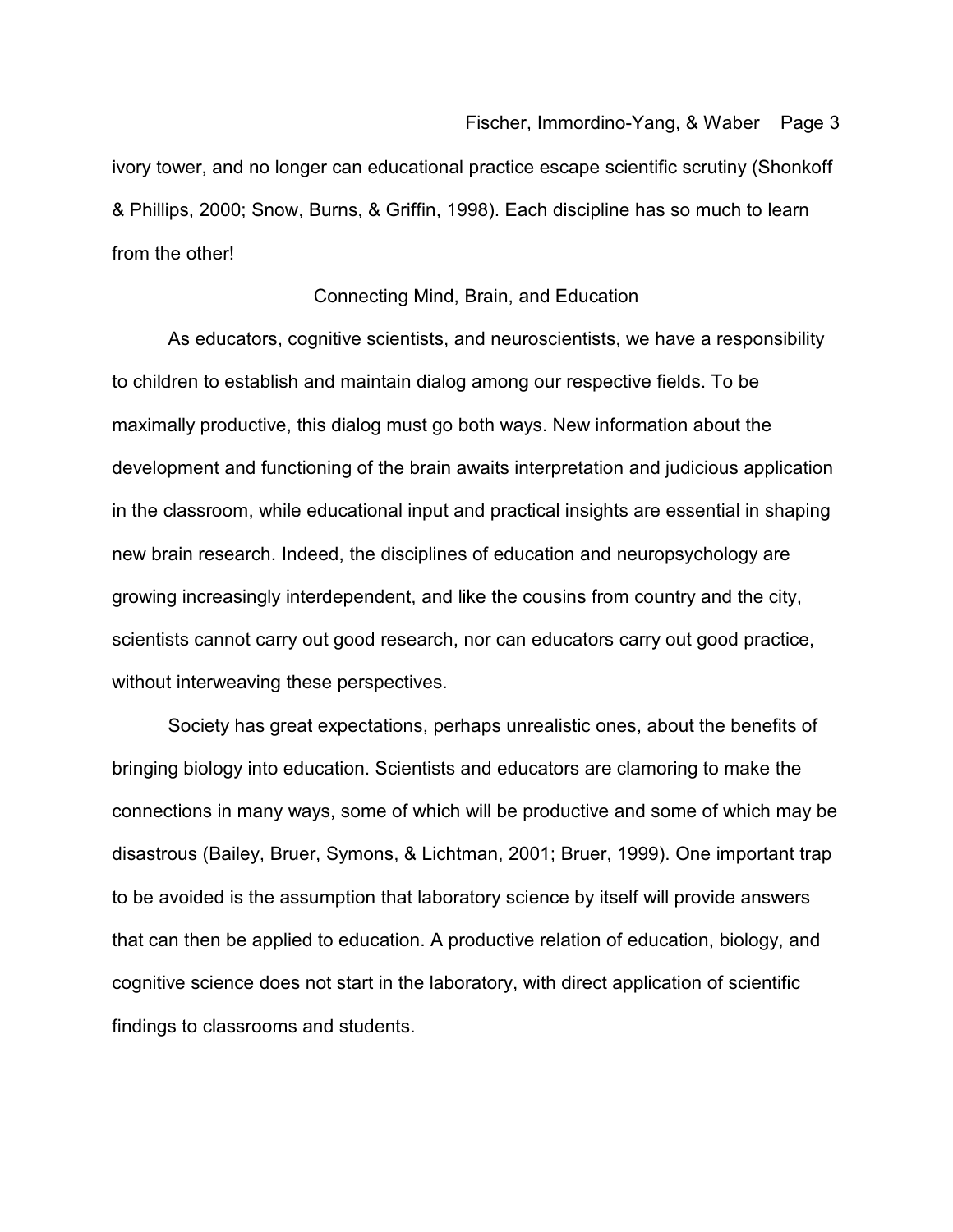What is required instead is a reciprocal process in which education informs biological research as much as biology informs educational research and practice (Battro, 2000; Gardner, 1983). The process should be similar to that in medicine, where medical practice informs biological research as much as biology informs medical practice. In education, reading a textbook is distant from reading a string of words in a reaction time study in a laboratory that measures brain activity with functional magnetic resonance imaging (fMRI). Results from such a different laboratory context seldom apply felicitously to the classroom. That is why so much laboratory research has failed when scientists have attempted to apply it to education.

Educational settings and tasks are essential for useful research in mind, brain, and education, just as medical settings and tasks are essential for useful research in biology and medicine. Laboratory research plays an important role in analyzing fundamental processes, but research in the settings of practice is key, and it is needed right now! Some scientists believe that it is premature to relate biology to education, that education needs to wait for scientific breakthroughs that solve the deep questions of mind and brain. We believe instead that research from education will help to shape the breakthroughs of the future by informing basic biological and cognitive research about human learning and behavior in schools and homes where children develop and learn.

How do educational interventions affect processing in the brain, and how can curricula be designed to make optimal use of developmental plasticity? Conversely, what are the educational implications of neuroscientific findings about processing of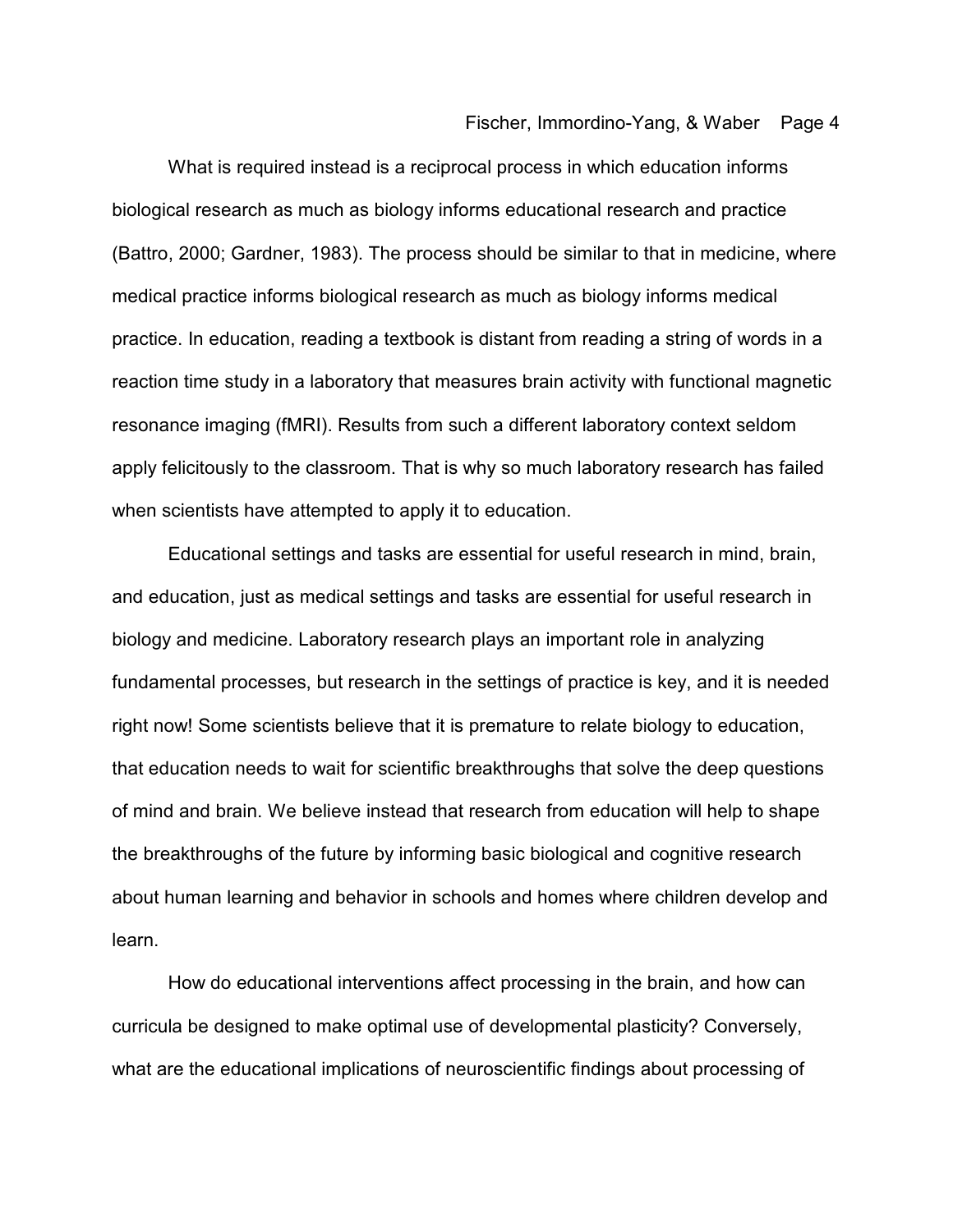language and text, and how should these implications inform educational research and practice? To begin to address these and related questions, we must move into an era of partnership of education with neuroscience and cognitive science, in which we examine and treat educationally relevant capacities and skills from both perspectives.

In the service of promoting optimal connections of mind, brain, and education, this book is meant for neuroscientists, cognitive scientists, and educators alike. Although readers will undoubtedly be drawn initially to the chapters by their disciplinary colleagues, we urge you to delve into the chapters representing approaches other than your own. We hope that you will be inspired to many productive and innovative discussions that challenge assumptions and make connections across the fields of biology, cognitive science, and education.

### <span id="page-4-0"></span>Reading and Learning Disorder

Toward these goals, this book is conceived as a first attempt to systematically bring together the latest neuropsychological, genetic, and educational perspectives on a cognitive skill that is of central importance in both the neurosciences and education: reading. Reading is an excellent place to begin this interdisciplinary dialogue. Long traditions of cognitive neuroscientific research have attempted to pin down the component processes of reading and reading problems (Benes & Paré-Blagoev; Galaburda & Sherman; Immordino-Yang & Deacon; Paré-Blagoev, this volume). Simultaneously, long traditions of educational research and practice have analyzed literacy instruction and interventions for teaching reading and helping students with reading difficulties (Snow et al., 1998; Case; Wolf & Ashby, this volume).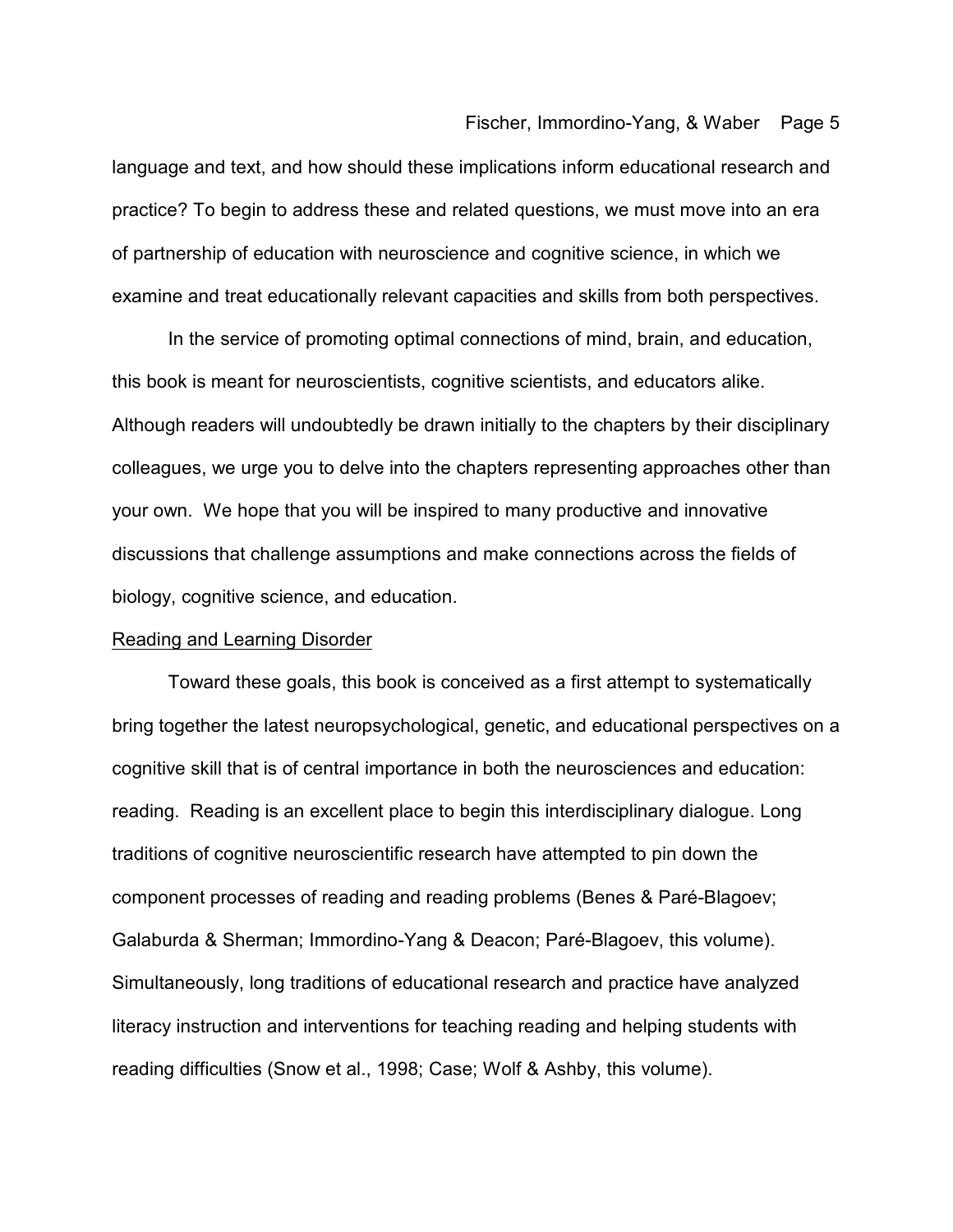Reading has been studied in far greater detail than any other area of academic competence, and reading disorders provide the most extensive, detailed, and methodologically sophisticated research literature of any learning disorder. For all these reasons and because literacy is so fundamental to our society, reading provides an ideal common focus for researchers and practitioners from diverse disciplines and perspectives to examine the interface of mind, brain, and education.

The book deals not only with reading, but it focuses especially on learning disorders. Following the long localization tradition in neuroscience, scientists and educators look to atypical as much as typical functioning to infer the component processes and developmental principles involved in reading (Geschwind, 1965; Huttenlocher, 2002; Neville & Bavelier, 1998; Pennington, 2002; Teuber & Rudel, 1962; Benes & Paré-Blagoev; Duffy; Galaburda & Sherman; Immordino-Yang & Deacon; and Paré-Blagoev, chapters in Part III, this volume; and D. Rose, this volume, for another perspective). At the same time, understanding atypical and typical functioning requires going beyond simplistic brain-behavior correspondences to analyze how brain functioning relates to the ways real children learn and grow. When functions break down or fail to develop as expected, researchers and practitioners are afforded a unique opportunity to learn about the ways in which the brain and mind organize themselves over time, such as the ways that children functionally compensate for their neurological deficits.

The fundamental premise of this book combines biological and cognitive with educational methods and concepts to produce a new kind of disciplinarity – one that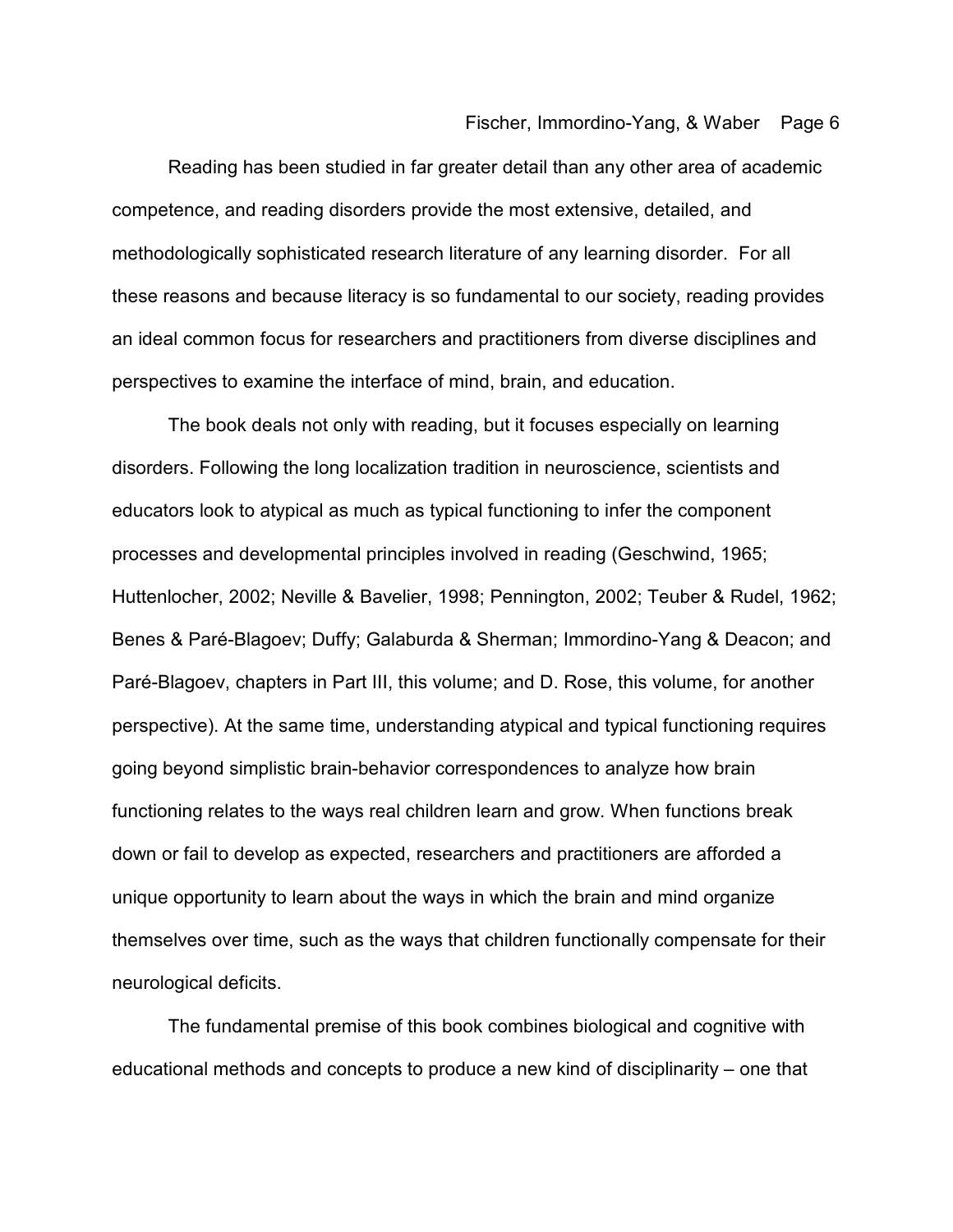keeps a foot in each of its parent disciplines but the head in the middle. The major goals of this book are to foster meaningful interdisciplinary thinking about reading and learning disorders, and to spark discussions about how the principles derived from this thinking can be extended to other skill areas. For example, instead of considering phonological awareness independently from two perspectives – the educational perspective of reading curricula and the neurological perspective of auditory and temporal processing – we seek to bring the two together to investigate the reciprocal connections of neurological deficits with reading instruction techniques (Benes & Paré-Blagoev; Paré-Blagoev; Wolf & Ashby, this volume). Similarly, researchers and educators can explore the reciprocal connections of oral and written language comprehension with developmental changes in brain organization and cognitive capacities (Case; Fischer, Rose, & Rose; Immordino-Yang & Deacon, this volume). Both Brain and Education

<span id="page-6-0"></span>In working to orchestrate an innovative synthesis that furthers both education and cognitive neuroscience, the authors who contribute to this book focus on two complementary themes that run through the book, which are central to good research and practice on learning disorders. The *first theme* is the development of the relation between brain and behavior and the role of experience in shaping their functional organization. This cutting-edge issue dominates both neuroscience and education. Neuroscientists see the shaping effects of experience on brain process and organization and emphasize neural plasticity (Gage, 2003; Huttenlocher, 2002; Neville & Bavelier, 1998; Sur, Angelucci, & Sharma, 1999). Educators and developmental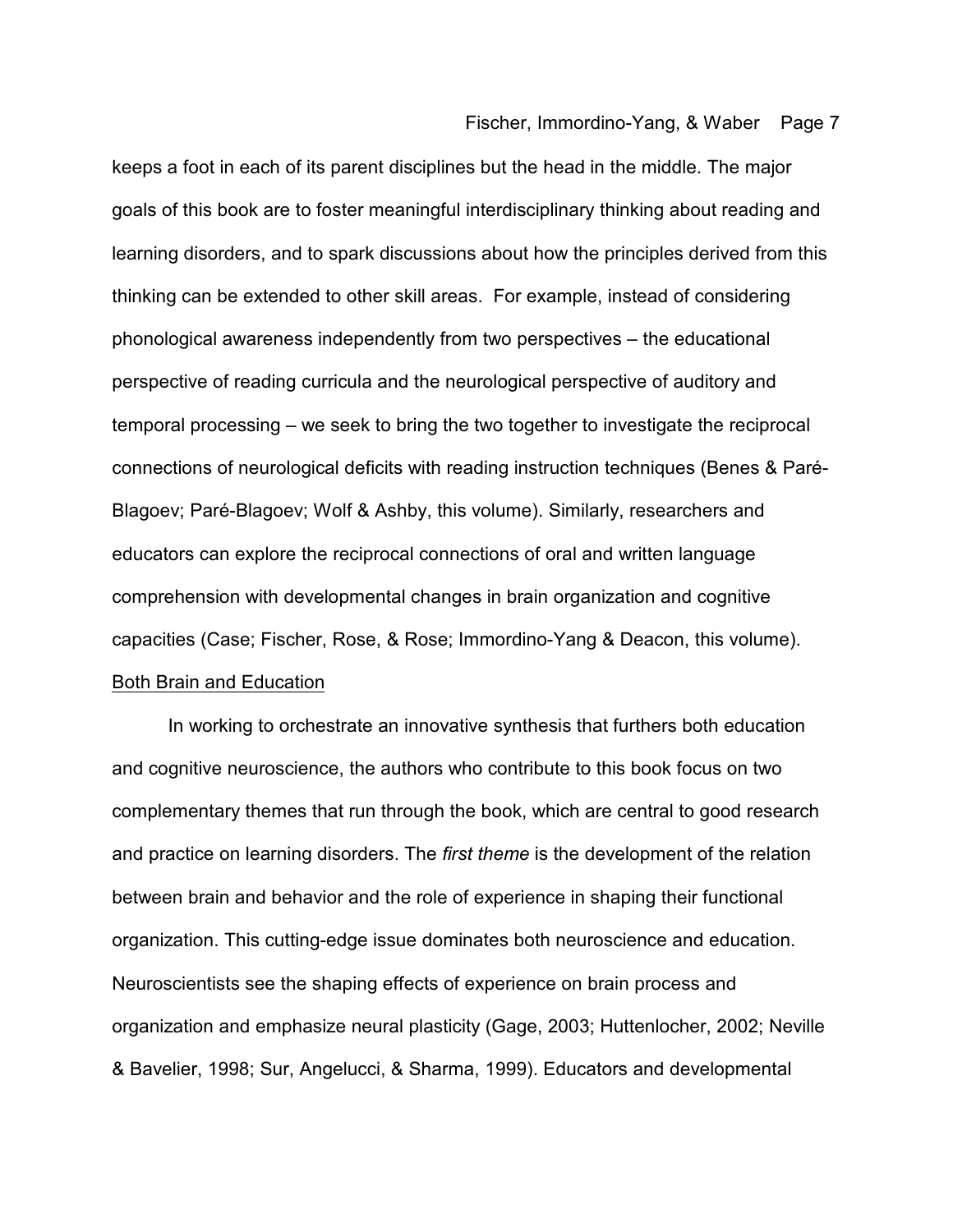scientists see the behavioral manifestations in the remarkable achievements of children with major neurological problems or histories of traumatic experiences (Battro, 2000; Fischer, Ayoub, Noam, Singh, Maraganore, & Raya, 1997; Teicher, this volume).

What is the ontogeny of the sculpted functional neural networks seen in adults? Contemporary neuroscience has yet to tell what will be a fascinating story, which will ultimately be one of the most fruitful tools for applying the emergent neuroimaging technologies. How does the modularity that is characteristic of brain-behavior relations in adults develop in children, where modularity is not so evident? In children individual skills or components of skills emerge from more global developmental frameworks, within which boundaries can be initially indistinct, emerging over time.

Understanding the principles that govern localization processes in children and adults requires a concurrent educational analysis of children's evolving skill profiles in relation to the cognitive experiences created by reading instruction. This requirement underscores the essential contribution of an educational perspective to the neuropsychological study of reading disorders. While the methods of neuroimaging necessitate a focus on deficits in individual component processes, educational methods can contribute the dynamic, in situ analyses that reveal the bigger picture (Campione; Fink; Fischer, Rose, & Rose; D. Rose, this volume).

Thus the *second theme* of the book is more pragmatic – the feedback of neuroscientific and behavioral findings into educational policy and practice. At the neuropsychological level, what are learning disorders, and who has them? What neuropsychological strengths might be used to remediate weaknesses? At the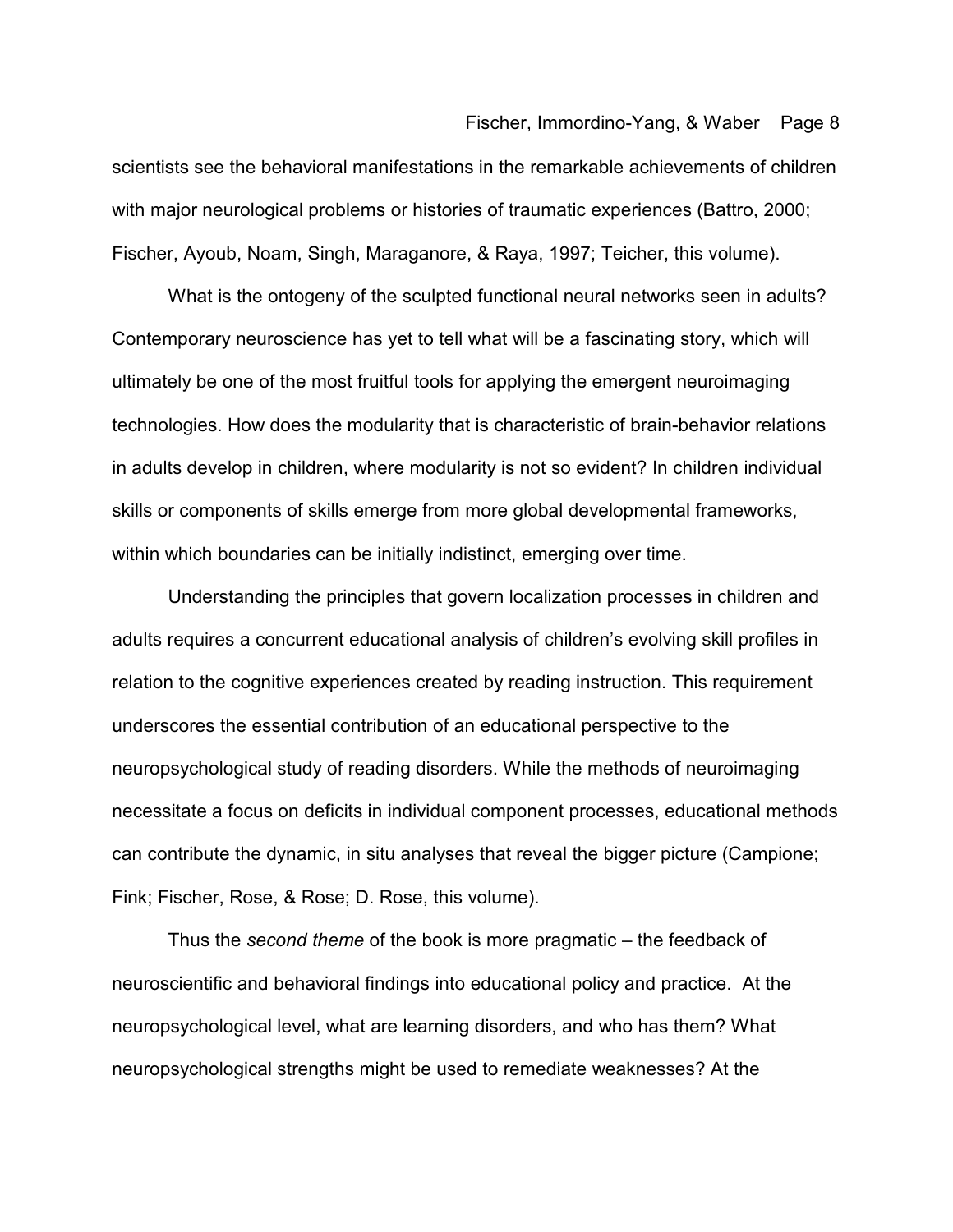educational level, what should be done for those with reading disorders in terms of assessment, instruction, and motivational techniques, and how can we characterize a successful outcome? What does a diagnosis of learning disorder mean for the broader context of a person's life?

In thinking about these questions from an interdisciplinary perspective, we come to understand reading disorder as but one manifestation of a neuropsychological profile that often can underlie difficulties in multiple domains of developmental adaptation, such as communication, social skills, and organization of goal-directed behavior (Bernstein; Case; D. Rose, this volume).

#### <span id="page-8-0"></span>Plasticity and Constraint

In the book these themes play out in the dynamic tension between plasticity and constrain in brain-behavior relations, especially in children. The structural properties of the configuration of neural networks and systems will constrain the plasticity with which children develop reading abilities and overcome reading disorders. There are no isomorphic relations between unitary structures and functions, but instead there are architectural constraints, governing the neural configuration that gives rise to behaviors and skills in a learning environment. The skills of reading, which have no evolutionary precedent to ground them firmly in neuroanatomy, are distributed within the complex networks of systems that make up the systems for visual and oral language and comprehension (Immordino-Yang & Deacon, this volume).

A striking consistency is becoming apparent between modern functional neuroimaging studies (PET, fMRI) and the inferences drawn from years of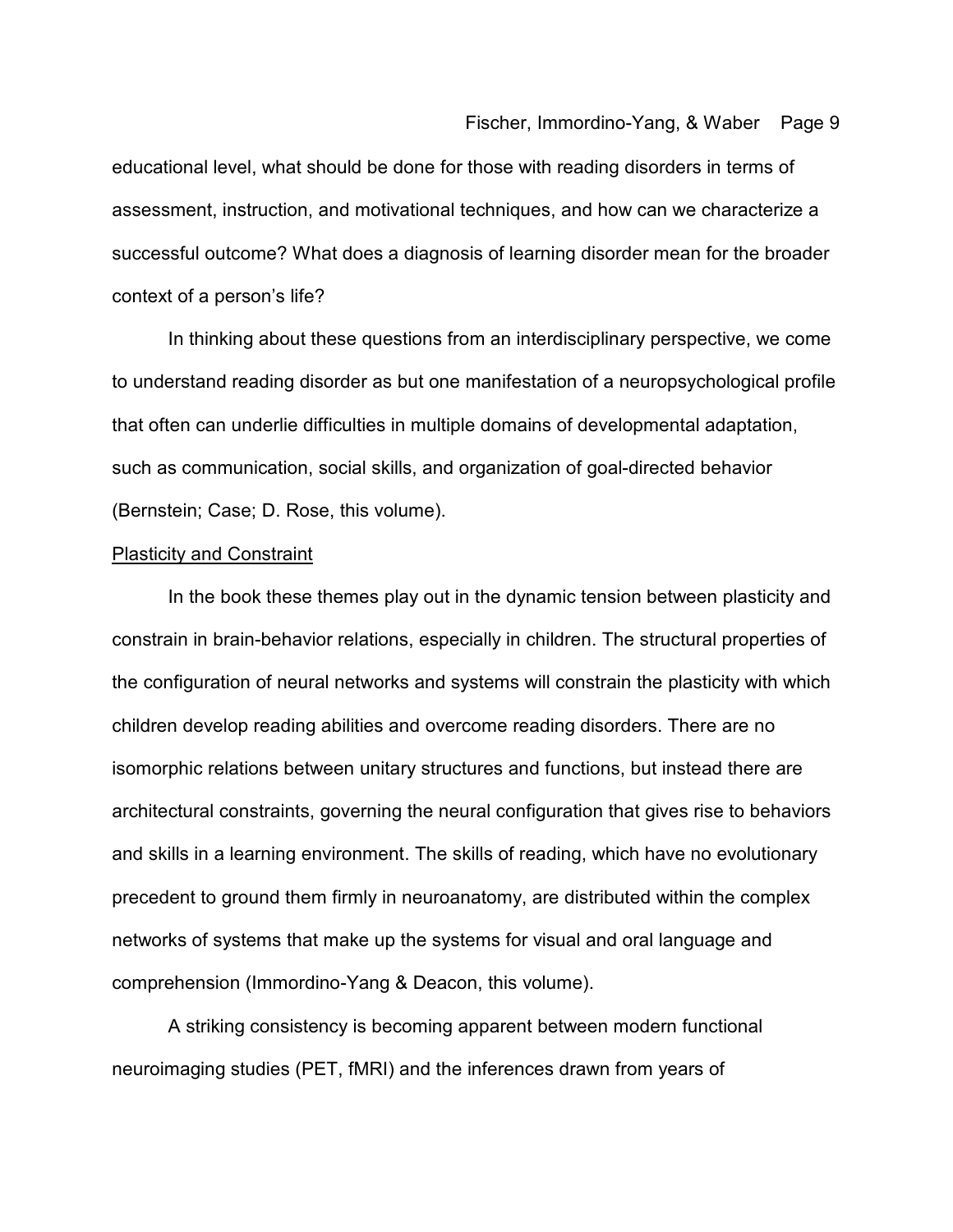neuropsychological observation of individuals with focal lesions, and so the architecture of language and reading networks is likely to have universal properties (Benes & Paré-Blagoev; Duffy, Paré-Blagoev, this volume; Shaywitz, Shaywitz, Fulbright, Skudlarski, Mencl, Constable, et al., 2003). However, the greatest contribution of the functional neuroimaging studies to date is likely to be the confirmation that mental functions are associated with dynamic neural systems, not static brain regions. For example, recovering victims of brain damage, especially that incurred during infancy and childhood, demonstrate the flexibility of these networks. The interplay between this flexibility and the architectural constraints on network configuration is central to the study of reading disorders.

On a moment to moment basis, the neurological networks involved in reading are recruited in the service of several concurrent behavioral goals. Reading is thus a remarkably complex process, requiring effective timing and integration of multiple networks to be efficient. We suspect that the relatively subtle processing inefficiencies seen in children identified as learning disabled compound into debilitating reading difficulties based on the children having certain kinds of educational experiences and not others. As scientists and practitioners have widening opportunities to apply functional imaging techniques to the problem of reading disorder, the focus will evolve from the current emphasis on specific skill deficits to a dynamic analysis of the functional neural networks used in real-life learning contexts – which will facilitate analysis of the true nature of the disorder.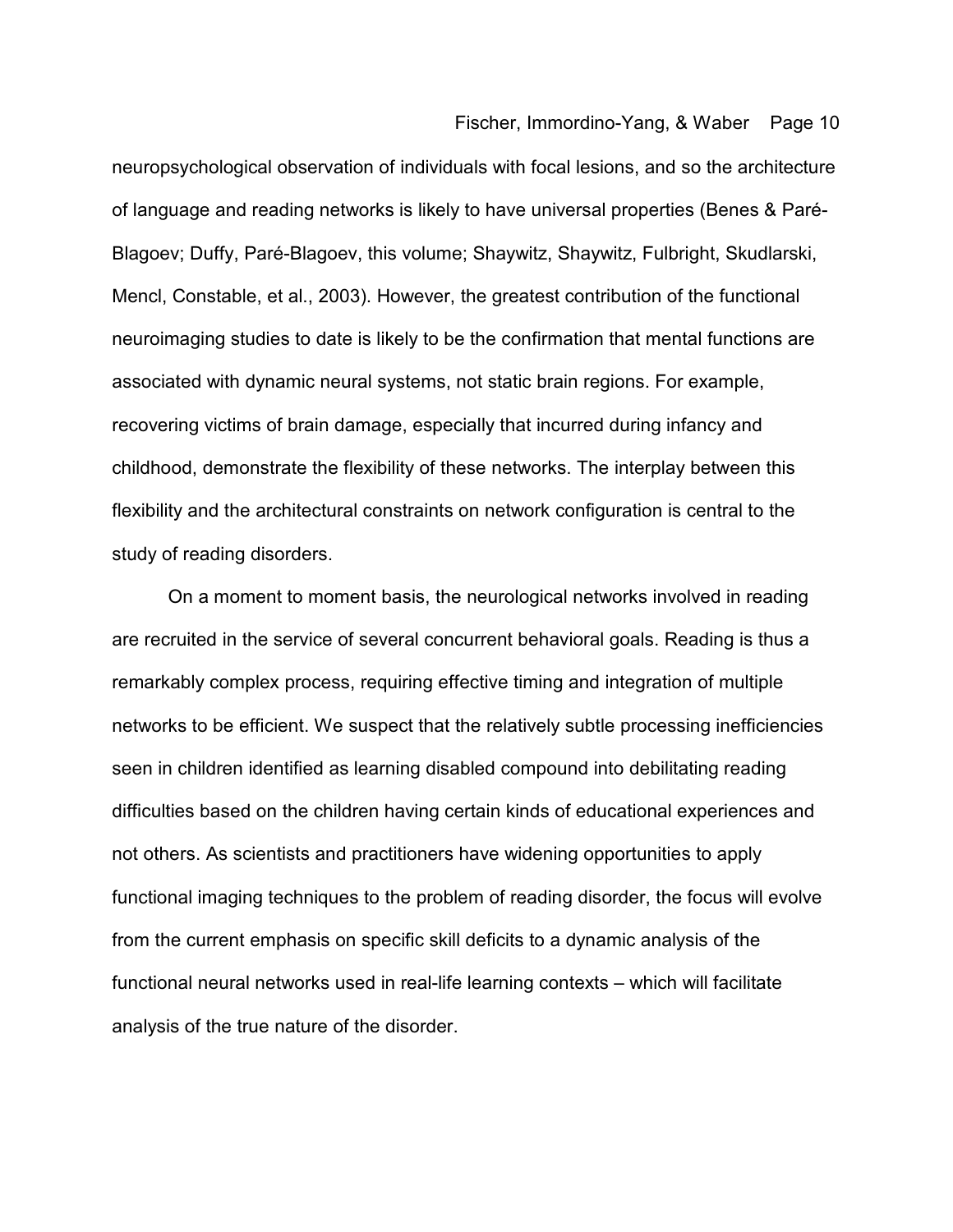What are the range and limits of plasticity, and how are they mitigated by experience, such as by different kinds of reading instruction? Learning disorders entail relatively subtle individual variations in efficiency and efficacy of various cognitive functions. Not only their source but most especially their potential for change in response to interventions are uncertain. Moreover, the relative balance in emphases is likely to shift with the child's development (Bailey et al., 2001; Neville & Bruer, 2001; Newman, Bavelier, Corina, Jezzard, & Neville, 2001; Case; Fischer, Rose, & Rose, this volume). These issues of plasticity and constraint cut to the heart not only of our appraisal of the scientific evidence about structure-function relations, but equally importantly to our ethical beliefs about human potential and rights of the individual. To what extent should the goal of intervention for children with learning disorders be normalization of performance, and to what extent should it be helping the child to identify and prepare for a niche within which he or she can be productive and experience success? What can we reasonably expect the educational system to provide? In the arena of these very pragmatic questions, advocates of plasticity and constraint have often collided, and there is no one obviously correct resolution of this tension.

The issues that this book addresses are not the easy ones for which answers come in black and white, but the difficult ones that reside at the boundary where plasticity and constraint meet practical educational considerations. This is one reason that we invited several neuroscientists to contribute, including some with no special expertise on learning disorders – to help frame the broad questions that need to be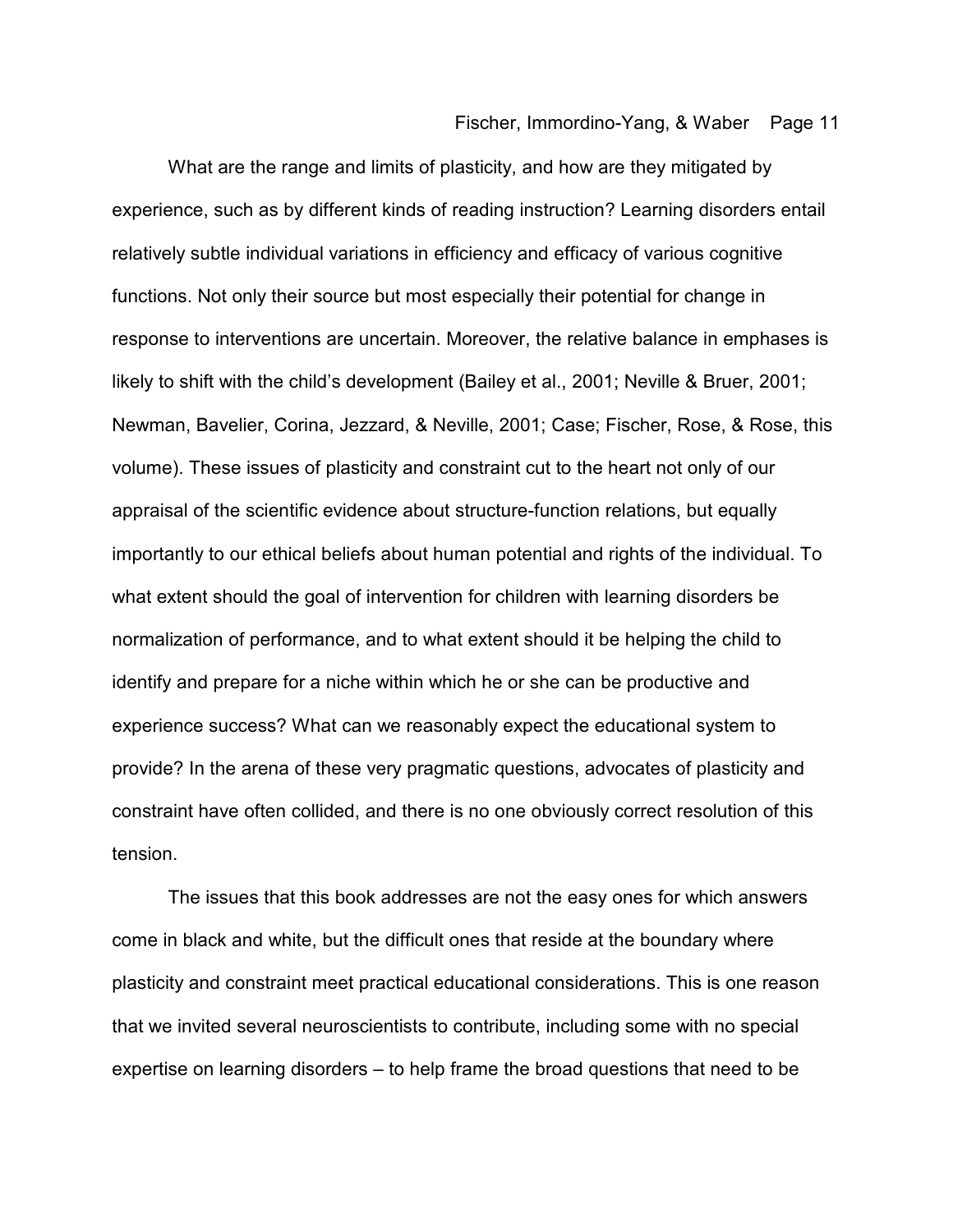asked about brain, development, and learning. Some of them have contributed chapters, and some have written shorter essays to describe a relevant topic, such as brain growth cycles or the effects of traumatic experience on the brain. Effective framing of questions about brain bases of learning disorders requires dealing with questions of brain growth patterns, brain bases of language, the role of experience in shaping brain development, and genetics. After all, the ultimate goal of this interdisciplinary discussion is to tease apart the effects of experience, anatomy, and genetics on functional brain organization, to relate these principles to the case of reading, and to think about what the patterns of findings all mean for a real, developing child.

### <span id="page-11-0"></span>Conceptual Organization of the Book

In accordance with these themes and goals, the book connects mind, brain, and education throughout, although some chapters contribute more heavily to one or the other area. The book moves from the biological foundations of reading in Part 1 through developmental analyses of mind, brain, and education for reading and learning disorders in Part 2 to analyses of individual children's skill patterns in Part 3. It concludes by placing reading and learning disorders in the broader context of society and lifelong development in Part 4.

# <span id="page-11-1"></span>The Biology of Reading

The first section of the book works to define the phenomena of reading disorder by placing the brain bases of reading development into a broadly biological perspective, including neuroscience, evolution, and genetics. The second and third chapters focus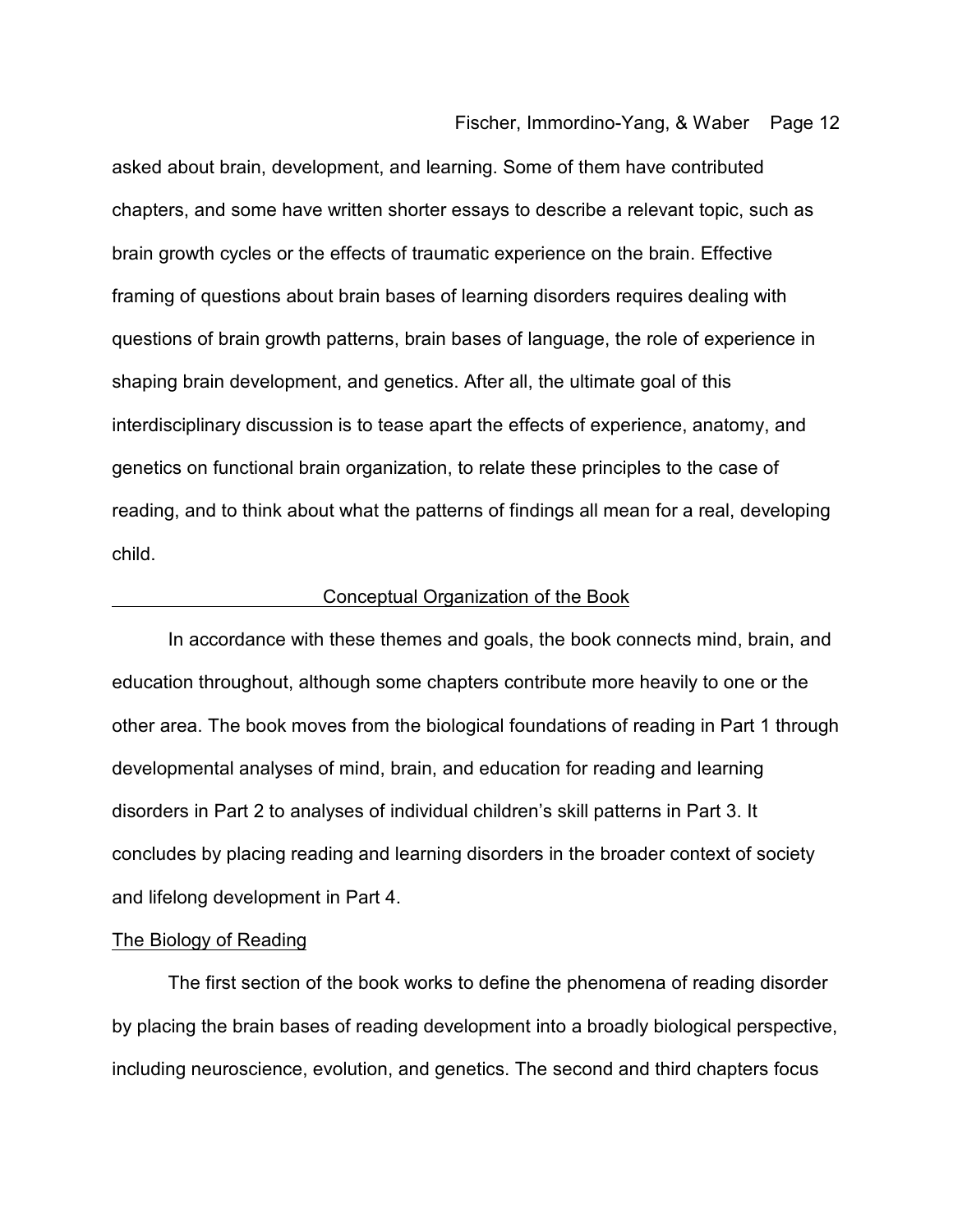especially on the biological constraints of species and genes that are built into the neuropsychological capacities recruited for reading. The Immordino-Yang and Deacon chapter lays out a nested model of reading-related skills for understanding the relations between genes, brain functions, and behaviors. It also cautions against the search for one-to-one correspondences between genes and complex cognitive pursuits like reading. In the essay embedded in the chapter, Caviness describes the newly emerging study of brain volume in living brains, because differences in brain volume play a prominent role in many neuroscientific models of learning disorders. The Galaburda and Sherman chapter makes a case for a genetic basis for dyslexia and outlines connections between genetically specified neurological abnormalities and low-level perceptual and cognitive deficits that are associated with the development of reading problems.

Taken together, these chapters present the state of the field on evolutionary and genetic research and provide tools with which to interpret new findings, but they purposely leave open the relation between top-down and bottom-up processes in the dyslexic profile – for example, the relations between attentional and phonological aspects. These relations have important implications for research on reading disorders, but sophisticated research and debate about analyzing developmental pathways and going beyond genetics alone is required to unpack the connections among higher- and lower-level processes involved in reading.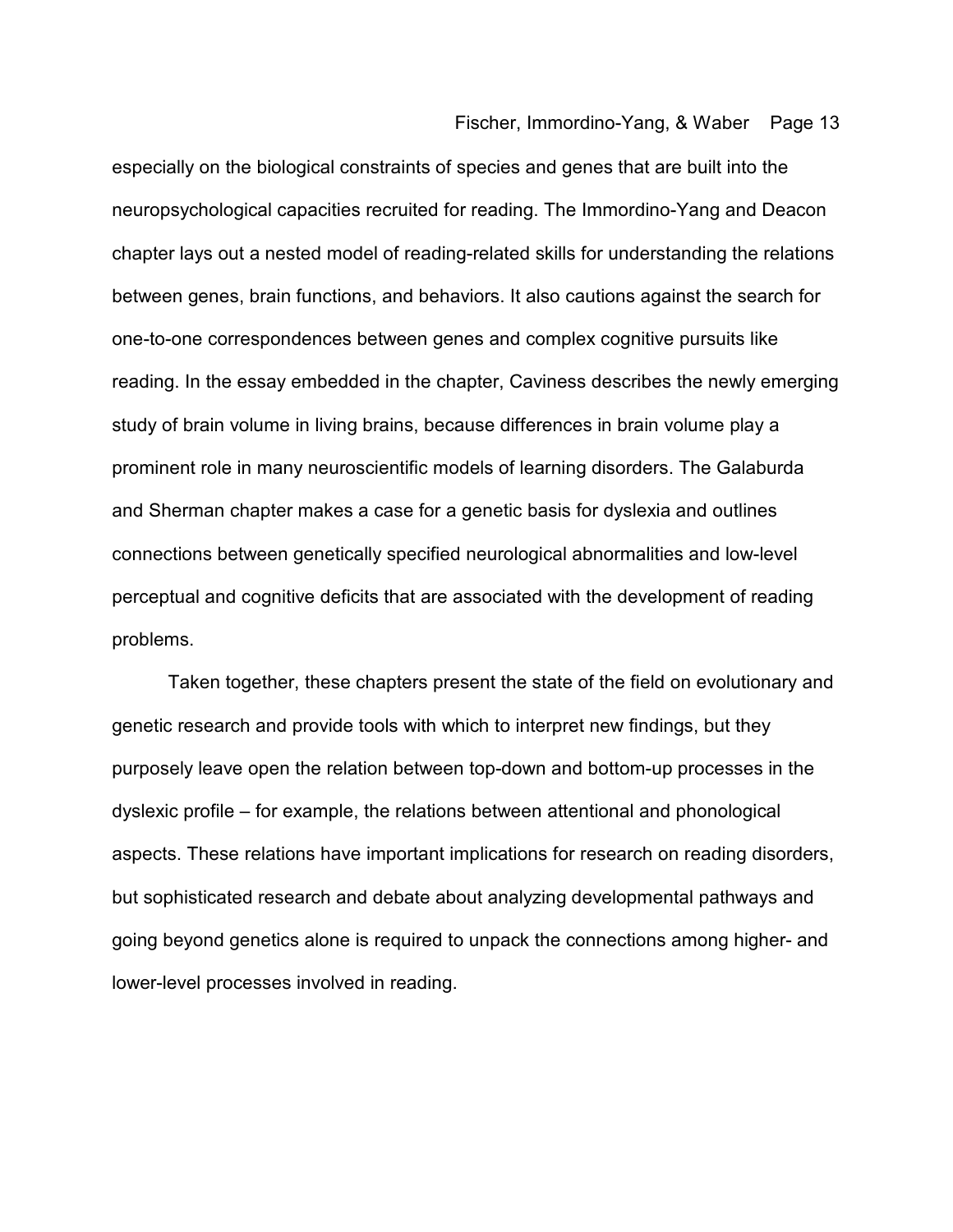# <span id="page-13-0"></span>Brain, Development, and Reading

The second section of the book picks up the debate by working to define the various low- and high-level features of dyslexia and their relations to brain functions and developmental processes of reading and instruction. The authors provide perspectives on the history of neuroscientific and educational approaches and on important methods for analyzing the development of reading, examining existing models of reading disorder in terms of previous research and the latest findings with the new methods of cognitive neuroscience and development. The discussion centers on several key issues that cut to the core of the relation between etiology, phenotype, and development of reading disorders. These issues include reconciliation of neurological and behavioral aspects of dyslexia, analysis of variability in dyslexic profiles, and implications for the design of educational assessments and interventions.

Wolf and Ashby tackle these issues by focusing on analyses of "whole language" versus "phonological" approaches to reading instruction as well as processes of slow naming of visual stimuli in dyslexics. Case relates the study of learning disorders to the classical approaches to development and learning – empiricism, rationalism, and the sociohistorical approach – and shows how these approaches have illuminated processes behind disorders, the cognitive structures and stages involved in reading and disorders, and the cultural grounding of reading and disorders, respectively. For Fischer, Rose, and Rose, dynamic models provide a key to analyzing and supporting children's neurological and cognitive development within a common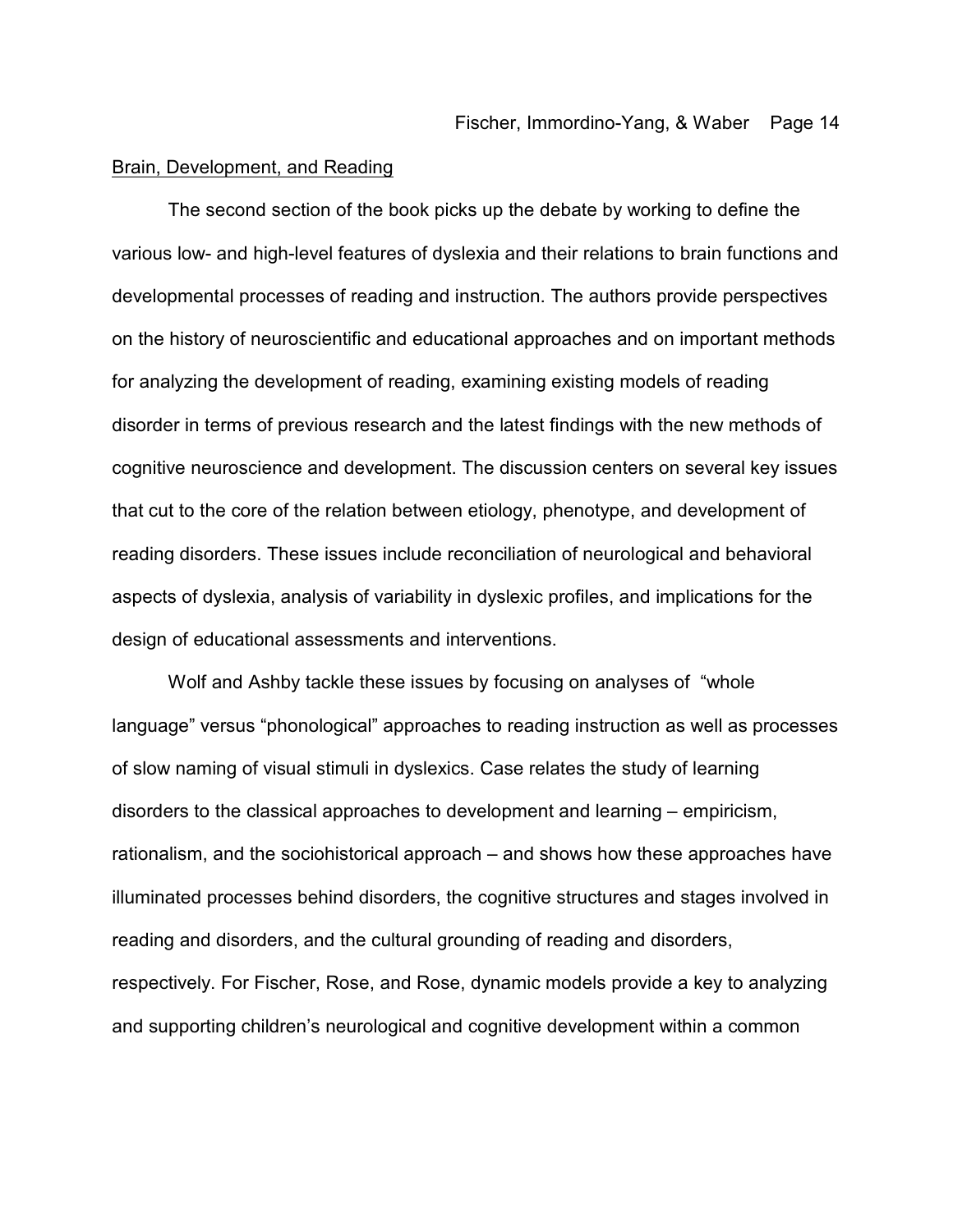cyclic framework of brain and cognitive growth. In an essay embedded in the chapter, Thatcher describes evidence for growth cycles in neural networks in the brain.

Focusing on neuroscience, Paré-Blagoev discusses the contributions and potential of the new brain-imaging tool of functional magnetic resonance imaging (fMRI) in reading research. Through a historical analysis, Benes and Paré-Blagoev present neurological explanations for some of the heterogeneity of dyslexic profiles discussed by Wolf and Ashby, and they describe the connections between the written and oral language systems of the brain. Duffy uses the electroencephalogram (EEG) to analyze cortical connections in children with learning problems, showing reduced connectivity between certain regions of the brain, a finding that may well have implications for Thatcher's and Fischer's work, as well as for work on phonological awareness. In an embedded essay, Teicher discusses the relations between childhood maltreatment and brain functioning, which demonstrate dramatically how specific experiences can reshape brain organization.

# <span id="page-14-0"></span>Analyzing Reading and Related Skills

In the third section of the book, theory is brought into practice, as neuropsychologists and educators in turn present their assessments and understandings of four boys' reading and related behaviors. (Transcripts of the boys' testing sessions can be found in the Appendix.) While the chapters in the second section focus on the cognitive skills and brain processes relevant to reading, the chapters in this section work from the videos of four boys to define and debate how their skills actually present in real-life learning contexts. Bernstein provides a broad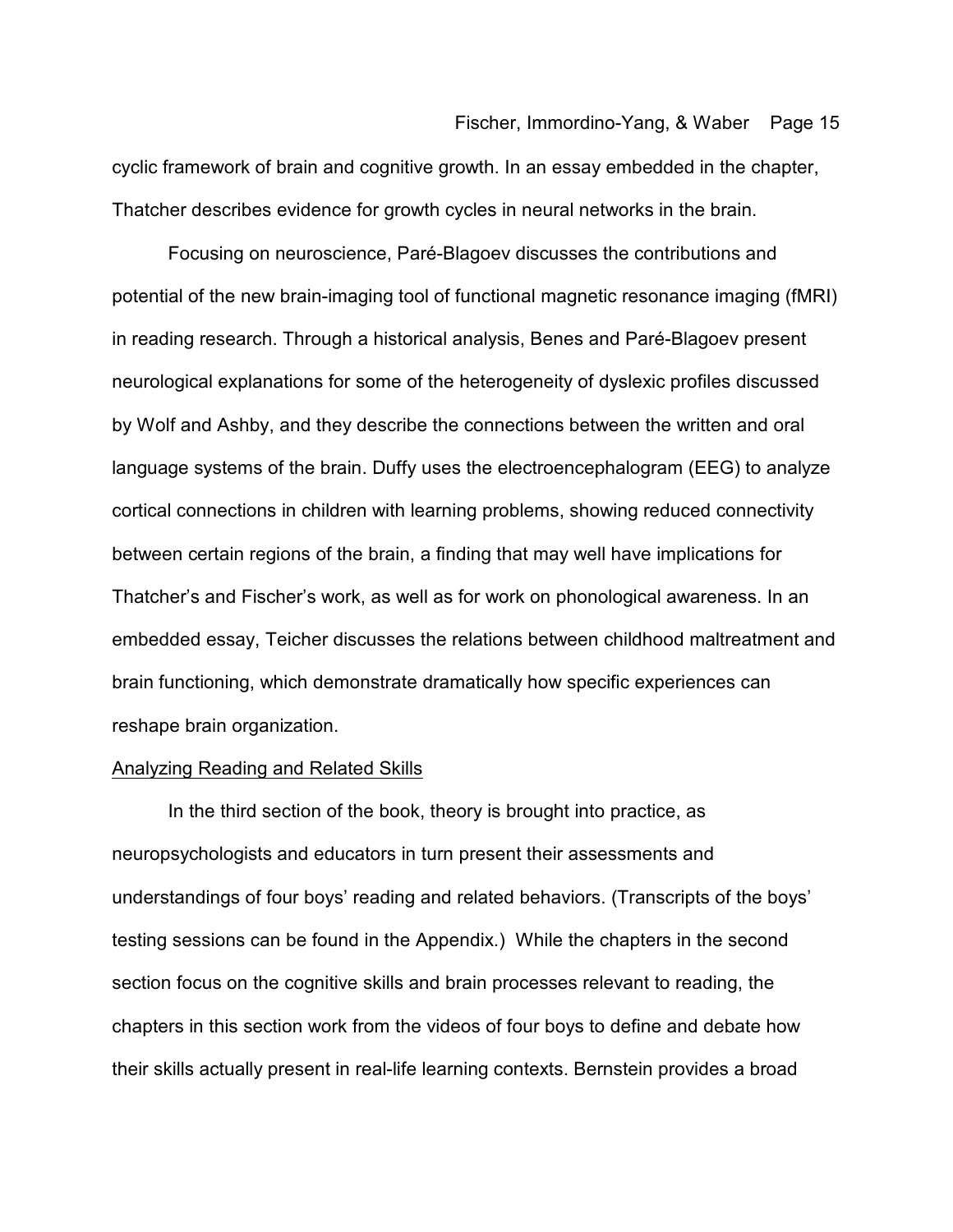framework for neuropsychological analysis of learning differences and disorders in these and other children, underscoring the necessity of analyzing children's interactions and contexts as well as their performance on standardized measures. Brady suggests that better understanding of dyslexic children requires fuller analysis of the relations between written and oral language skills and of the git between neuropschological analyses and educational practices. Blachman and Torgesen both discuss a need to better understand how different neuropsychological skills manifest and interact in different educational contexts, with Blachman focusing on fluency of reading while Torgesen emphasizes the need to understand secondary deficits such as comprehension. Taylor emphasizes the relation between environmental and neurological influences, suggesting a bottom-up approach in which low-level cognitive weaknesses reveal a profile of core deficits with implications for education.

# <span id="page-15-0"></span>Reading Skills in Life

In the final section of the book, the authors emphasize long-term trajectories for reading and learning problems, broad issues of reading in schools and society, and implications for educational practice. Theory and practice from neuropsychology and education come together with a unique goal in mind – to bring life-span and societal issues to bear on the neuropsychological and educational debates about the nature and process of reading. Coming full circle back to Immordino-Yang and Deacon (Chapter 2), Campione emphasizes that in the search for the low-level neuropsychological causes of dyslexia, researchers and educators lose sight of the most immediate, important, highlevel repercussions for children – reading comprehension problems and lack of access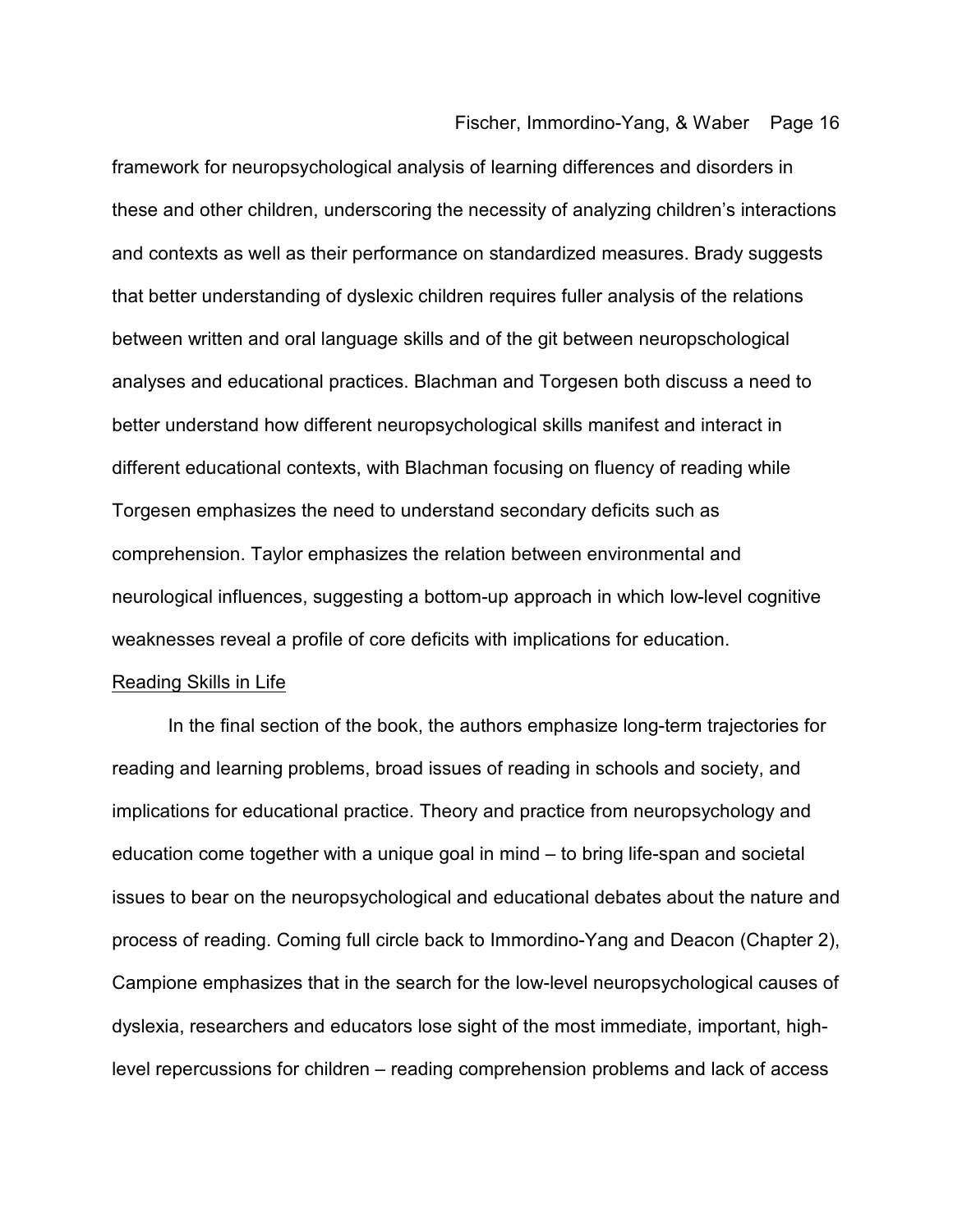to printed ideas and information. Because this lack of access is a problem not only for true dyslexics but for any population of children with poor reading skills, future research should investigate the similarities and differences between dyslexics and other populations whose reading is poor, such as many poor urban and rural school children.

Fink describes another important group, people who have dyslexic difficulties but can nevertheless read and comprehend with great skill. She studied highly successful dyslexic adults who had difficulty learning to read in the early school years. Even with continuing difficulties with decoding words, many people become excellent readers, motivated by a passion for learning about topics that especially interest them. Such affective and strategic aspects of learning to read are certainly as important as decoding and are essential to successful compensation for dyslexic problems.

This emphasis on the diversity of reading problems and skills highlights difficulties with the term *learning disability*, which embodies some of the unfortunate consequences of society's practical use of a concept that can have precise meaning in scientific research. In this book, we editors have deliberately avoided using the term, choosing instead to speak of *learning disorder*. Learning disabilities are often assumed to involve a discrete and identifiable set of children, typically assessed by a measured gap between intelligence-test scores and learning performance. Political and legal ways of defining services for them are usually based more on practical concerns than scientific evidence (Snow et al., 1998; Stuebing, Fletcher, LeDoux, Lyon, Shaywitz, & Shaywitz, 2002; Bernstein; Torgesen; Wolf & Ashby, this volume).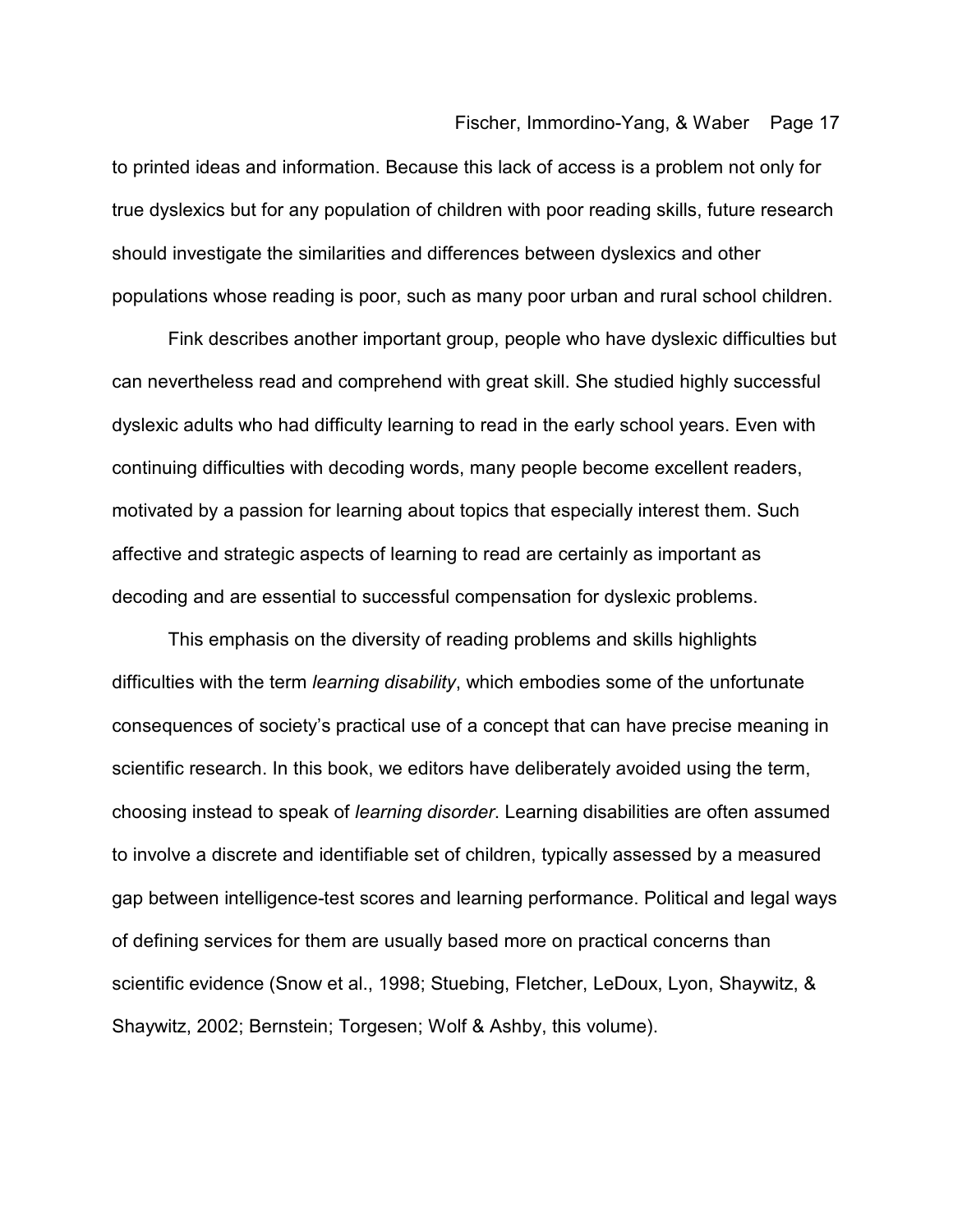There has emerged a troubling disconnection between the scientific community and the educational gatekeepers, who must make the difficult decisions about allocation of finite resources to the most deserving children. Equally complicated is the implementation of legislative mandates such as the Americans with Disabilities Act. The scientific goal is to ascertain how to decide who does and does not merit this diagnosis, in a reliable and valid fashion, unconstrained by pragmatic limitations. Because of these real-world exigencies, diagnostic classifications are made routinely, with significant institutional consequences, even though scientists may be well aware of the tenuous nature of some of these decisions.

This conundrum must also affect the dialogue in this book: How are scientists and practitioners to discuss a diagnostic entity when they cannot reliably agree on what it is or who has it? The term disorder is invoked as an attempt to sidestep this issue, to call attention to the ambiguity, and to emphasize that at the present time it refers to a fuzzy set of individuals.

Building on the social problems and practical difficulties created by work on learning disabilities, David Rose warns us against overly constricting our research on reading to skills associated only with print, as we would surely be misrepresenting the problem and missing important opportunities to engage children with information in other formats. That is, reading skills are rarely the only set of skills that differentiate dyslexics; there are usually also social and physical correlates of dyslexia, as well as a characteristic set of relative strengths. In addition, overly focusing on remedial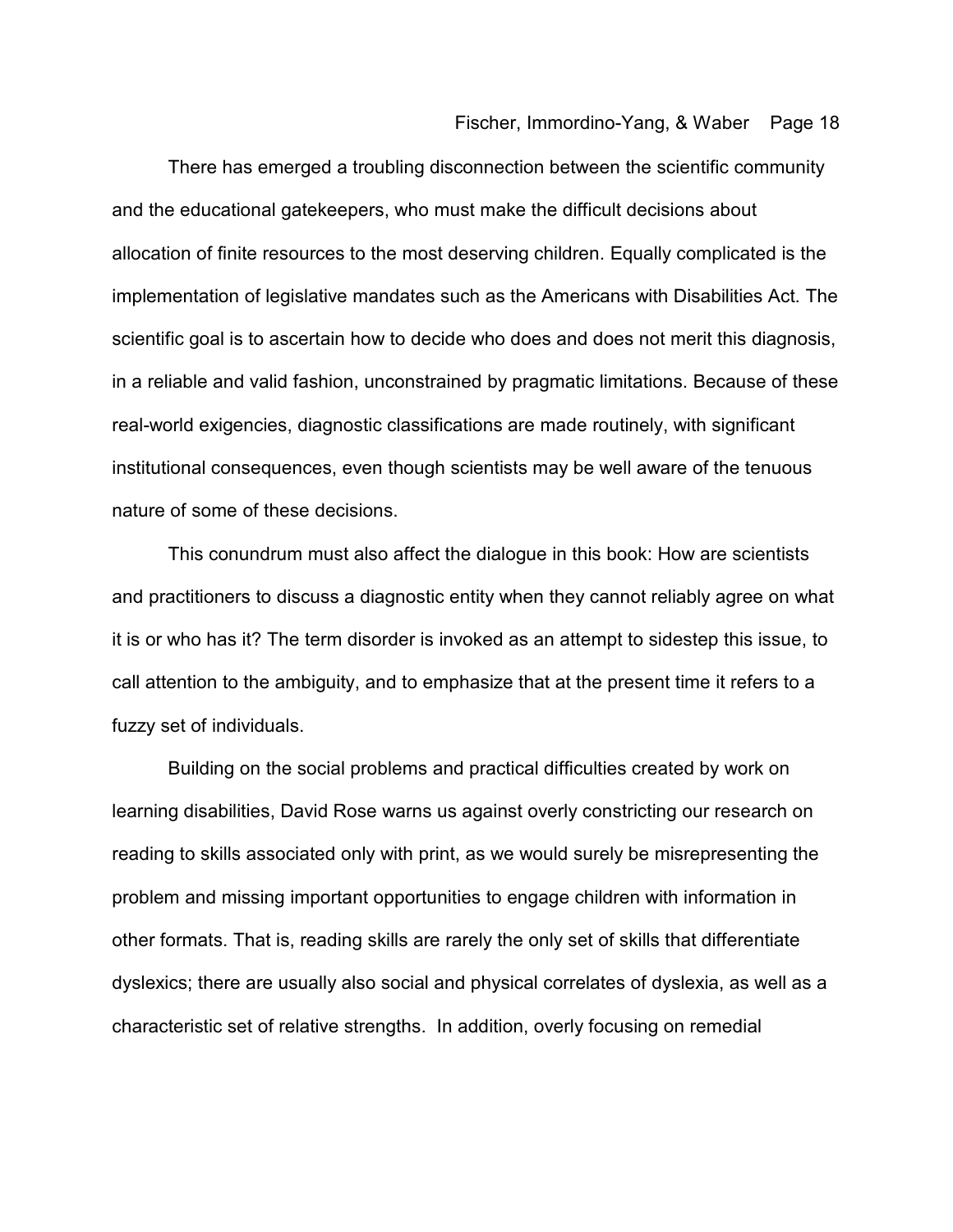decoding would mean ignoring the affective and strategic aspects that, writes Fink, are often a major part of successful compensation.

#### <span id="page-18-0"></span>Conclusion: Reading and Learning Disorders

To conclude, learning disorders must be viewed as a set of relatively subtle phenomena in a range of developmental neurobehavioral syndromes that include more dramatic disorders such as mental retardation, schizophrenia, and autism. Not only is a learning disorder subtle, but it engages social and affective considerations and debate to a far greater degree than the more dramatic, less subtle disorders, because the boundaries, definitions, and causes are less clear. With a view to helping clarify these edges, the book triangulates converging neuroscientific, cognitive, developmental, clinical, and educational perspectives on the study of learning disorders, focusing on reading. This triangulation helps to define the areas of inquiry and debate that are most current and likely to be most fruitful.

The book ranges far, from neuropsychological and educational analyses of specific cases of boys performing standardized assessment tasks of reading and related skills to cognitive scientists seeking relations between developmental processes and reading to neuroscientists describing how neural networks grow in cycles, how genetics and evolution shape reading, and how neuroanatomical development relates to brain functioning and learning experience. Within and between the main arguments, themes, and debates in the book, we hope to provide some insight into the question of why learning disorders have been so hard to pin down, why interdisciplinary discussions are so essential, and what the future holds for mind, brain, and education. We hope too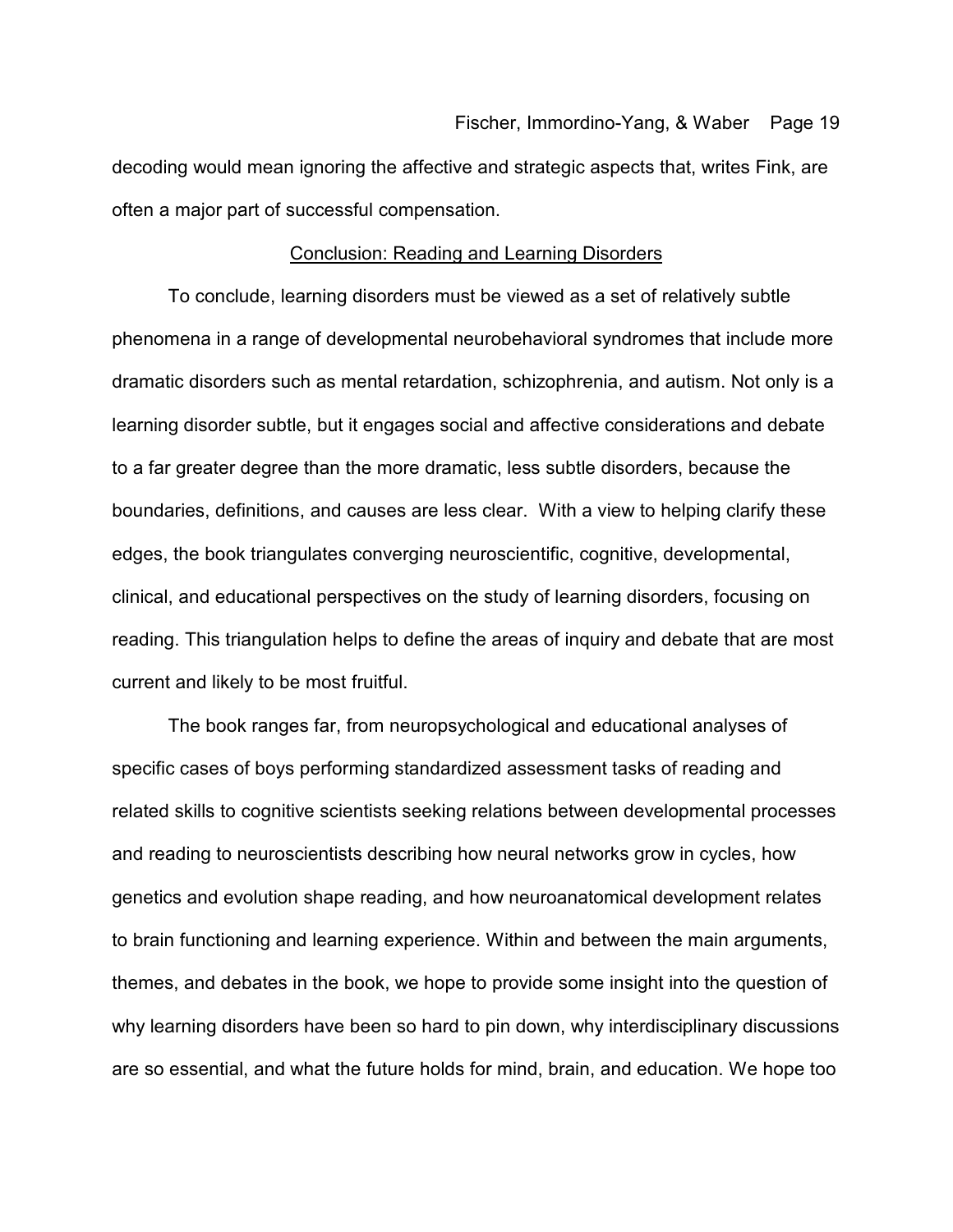that you will find your mind to be fertilized by new sets of questions and novel perspectives on learning disorders, and maybe even some productive perplexities. In our judgment, that will mark this book as a success.

#### <span id="page-19-0"></span>References

- Bailey, D. B., Jr., Bruer, J. T., Symons, F. J., & Lichtman, J. W. (Eds.) (2001). Critical thinking about critical periods. Baltimore, MD: Paul H. Brookes Publishing.
- Battro, A. (2000). Half a brain is enough: The story of Nico. Cambridge, U.K.: Cambridge University Press.
- Bruer, J. T. (1997). Education and the brain: A bridge too far. Educational Researcher, 26, 4-16.
- Bruer, J. T. (1999). In search of…brain-based education. Phi Delta Kappan, 180, 649- 654.

Educational Leadership (1998). Special Issue: How the brain learns. 56(3: November).

Fischer, K. W., Ayoub, C. C., Noam, G. G., Singh, I., Maraganore, A., & Raya, P. (1997). Psychopathology as adaptive development along distinctive pathways. Development and Psychopathology, 9, 751-781.

Gage, F. H. (2003). Brain, repair yourself. Scientific American, 289(3), 47-53.

- Gardner, H. (1983). Frames of mind: The theory of multiple intelligences. New York: Basic Books.
- Geschwind, N. (1965). Disconnection syndrome in animals and man (Parts I, II). Brain, 88, 237-294, 585-644.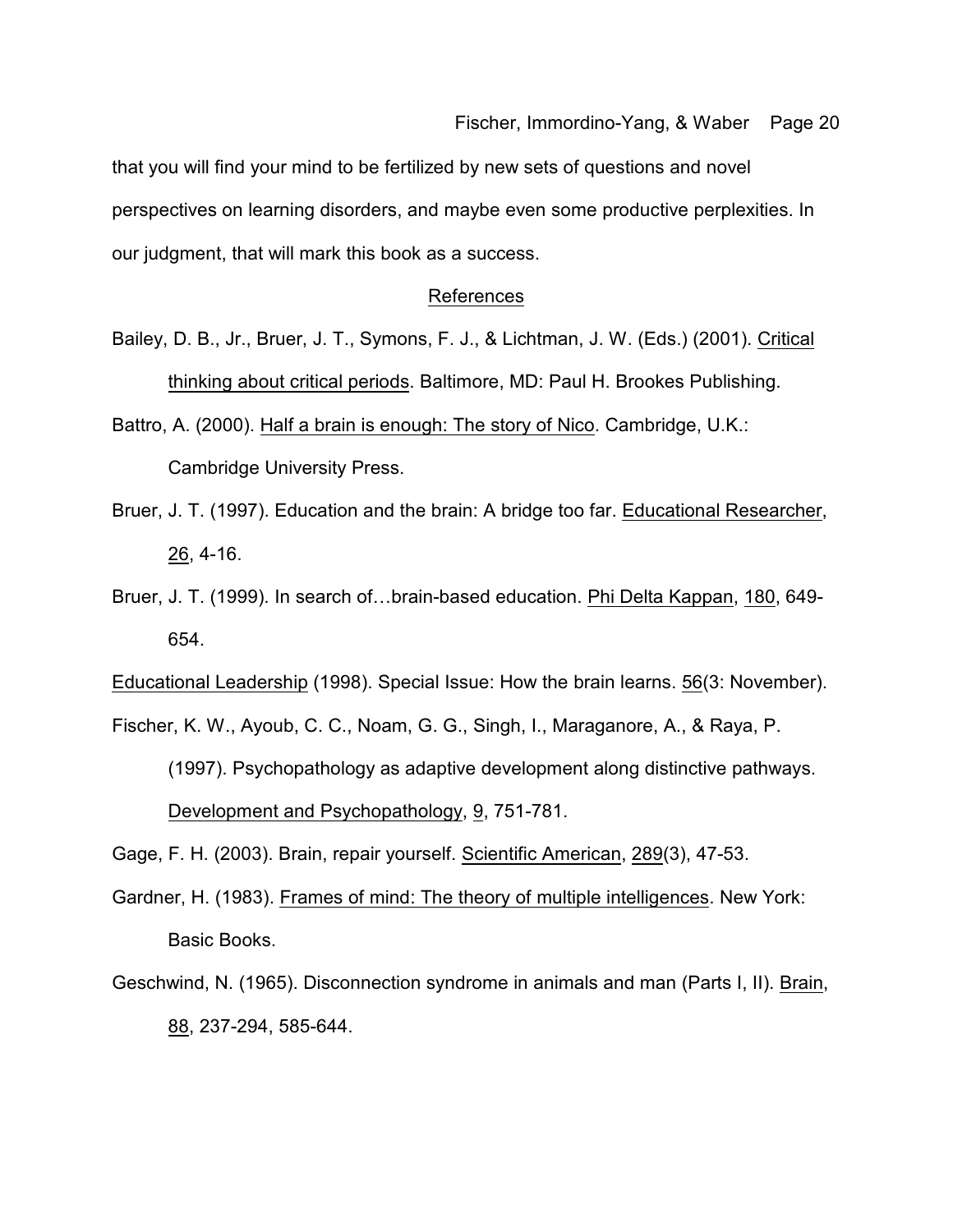- Huttenlocher, P. R. (2002). Neural plasticity: The effects of environment on the development of the cerebral cortex. Cambridge, MA: Harvard University Press.
- Lyon, G. R., & Rumsey, J. M. (Eds.) (1996). Neuroimaging: A window to the neurological foundations of learning and behavior in children. Baltimore MD: Paul H. Brookes Publishing Co.
- Neville, H. J., & Bavelier, D. (1998). Neural organization and plasticity of language. Current Opinion in Neurobiology, 8, 245-248.
- Neville, H. J., & Bruer, J. T. (2001). Language processing: How experience affects brain organization. In D. B. Bailey, Jr., J. T. Bruer, F. J. Symons, & J. W. Lichtman (Eds.), Critical thinking about critical periods (pp. 151-172). Baltimore, MD: Paul H. Brookes Publishing.
- Newman, A. J., Bavelier, D., Corina, D., Jezzard, P., & Neville, H. J. (2001). A critical period for right hemisphere recruitment in American Sign Language processing. Nature Neuroscience, 5, 76-80.
- Pennington, B. F. (2002). The development of psychopathology: Nature and nurture. New York: Guilford Press.
- Scientific American (2003). Special Issue: Better brains: How neuroscience will enhance you. 289(3).
- Shaywitz, S. E., Shaywitz, B. A., Fulbright, R. K., Skudlarski, P., Mencl, W. E., Constable, R. T., Pugh, K. R., Holahan, J. M., Marchione, K. E., Fletcher, J. M., Lyon, G. R., & Gore, J. C. (2003). Neural systems for compensation and